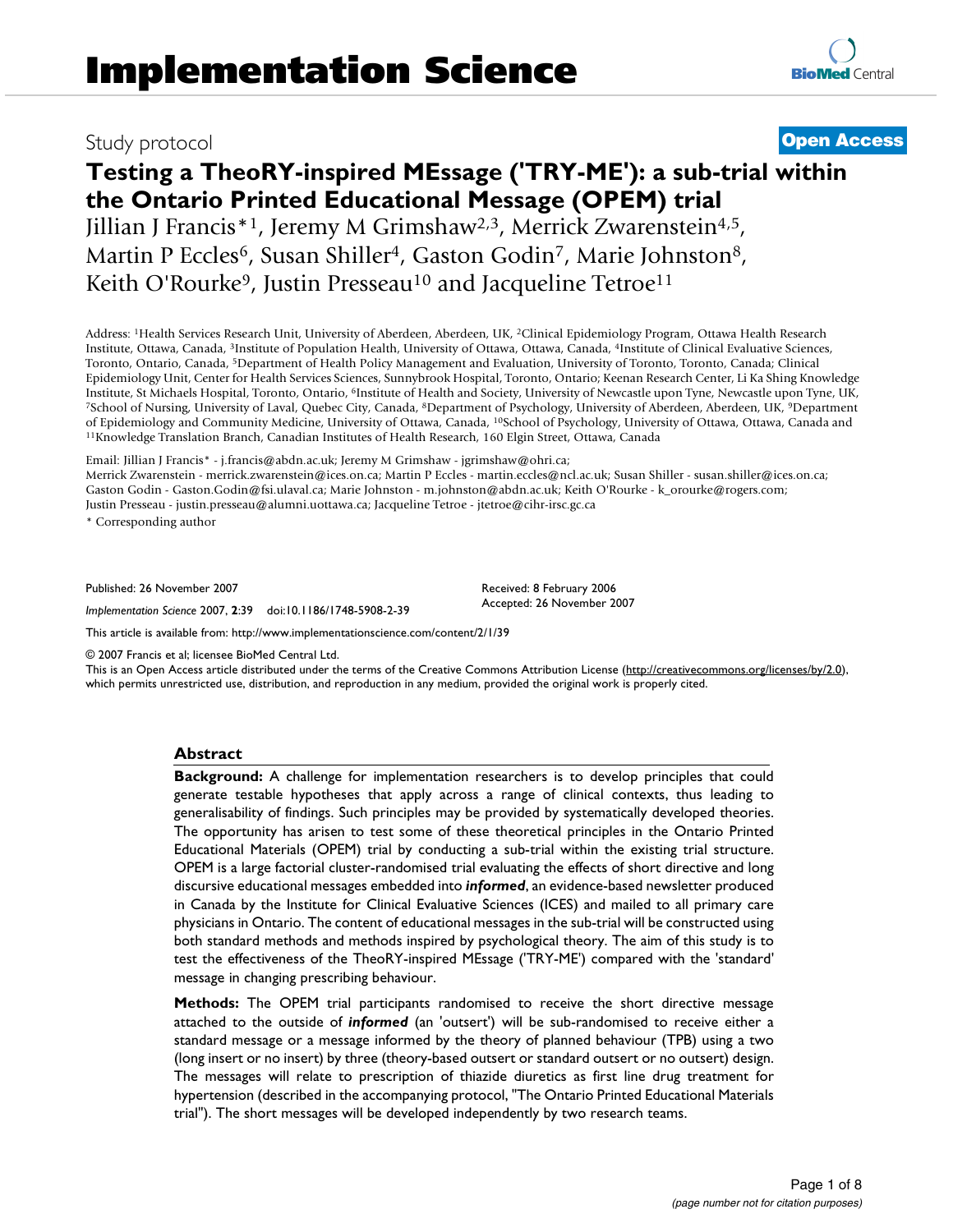The primary outcome is prescription of thiazide diuretics, measured by routinely collected data available within ICES. The study is designed to answer the question, is there any difference in guideline adherence (i.e., thiazide prescription rates) between physicians in the six groups? A process evaluation survey instrument based on the TPB will be administered pre- and postintervention (described in the accompanying protocol, "Looking inside the black box"). The second research question concerns processes that may underlie observed differences in prescribing behaviour. We expect that effects of the messages on prescribing behaviour will be mediated through changes in physicians' cognitions.

**Trial registration number:** Current controlled trial ISRCTN72772651

#### **Background**

In the clinical and health services, the problem of a knowledge-practice gap and its significant adverse effects on health and social welfare is increasingly being recognised and addressed [1,2]. However the effectiveness of interventions to translate knowledge into practice appears to vary across different clinical problems, contexts and organizations [3]. Current quantitative evaluations of professional behaviour-change strategies provide little insight into how interventions lead to behaviour change, and how they are moderated by different barriers and enablers to implementing evidence-based care [4]. This limits the ability to generalise from the findings of individual studies to other clinical problems and contexts. One of the challenges for implementation researchers is to develop general principles that could produce testable hypotheses about professional behaviour change that apply across a range of clinical contexts, thus leading to greater generalisability of research findings. Such principles may be provided by systematically developed and rigorously tested theories. The opportunity has arisen to test some of these theoretical principles in the context of the Ontario Printed Educational Materials (OPEM) Trial. The content of educational messages in this sub-trial will be constructed using both standard methods and methods inspired by theory.

*The Ontario Printed Educational Materials (OPEM) Trial* The OPEM trial [5] was originally designed to be a large, simple two (short, directive message or not) by two (long, discursive message or not) factorial cluster randomised trial, with participants randomised to one of four groups (control, short directive messages only, long discursive messages only, and both short and long messages). The messages are embedded in the *informed* newsletter, a free quarterly publication produced in Canada by ICES. The newsletter is a well-regarded evidence-based practice synopsis mailed quarterly since 1994 to 9,825 subscribers in Ontario, including all primary care physicians (except approximately 20 who opted to be removed from the mailing list). The short directive educational messages are produced on a postcard-sized card stapled to the outside of *informed*. The long educational messages are produced as a one-page, two-sided insert into *informed* (indistinguishable from the rest of the periodical in size, style and editing), excluding the directive statements and including more background, an evidence-based guideline, and references. OPEM involves three replicated randomised trials in three successive editions of *informed* for three clinical behaviours (assertive hypertension and cholesterol treatment in diabetic patients; regular diabetic retinopathy screening; and use of thiazide diuretics in the initial management of hypertension). The TRY-ME study is designed to investigate the effects of theory-inspired and standardconstruction short messages in the third replicate of these trials (use of thiazide diuretics in the initial management of hypertension). Routinely collected administrative data (OHIP, ODB and CIHI data) available within ICES will be used to measure changes in prescribing behaviour.

Guidelines for the initial treatment of hypertension (HT) among the elderly population originally recommended diuretics followed by beta-blockers as first line agents [6]. Beta-blockers are inferior in reducing long-term cardiovascular morbidity and mortality in elderly patients [7], while calcium channel blockers and ACE inhibitors appeared particularly useful in this group [8-10]. New guidelines repositioned diuretics as first-line agents, with calcium channel blockers and ACE inhibitors as secondline treatments for elderly patients with uncomplicated HT [11]. The recent publication of ALLHAT, a multi-centre randomized, double-blind clinical trial, has supported this choice by demonstrating that thiazide diuretics are superior to other antihypertensive agents in reducing cardiovascular disease outcomes [12].

In a separately funded, theory-based process evaluation study alongside these trials [13], we have developed theory-based questionnaire measures, to be administered pre- and post-intervention. The aim of the process study is to test for potential mediators of behaviour change so that mechanisms underlying trial effects can be identified. The OPEM process evaluation for the third trial (concerning thiazide prescription) will be used to address the second research question of the TRY-ME study.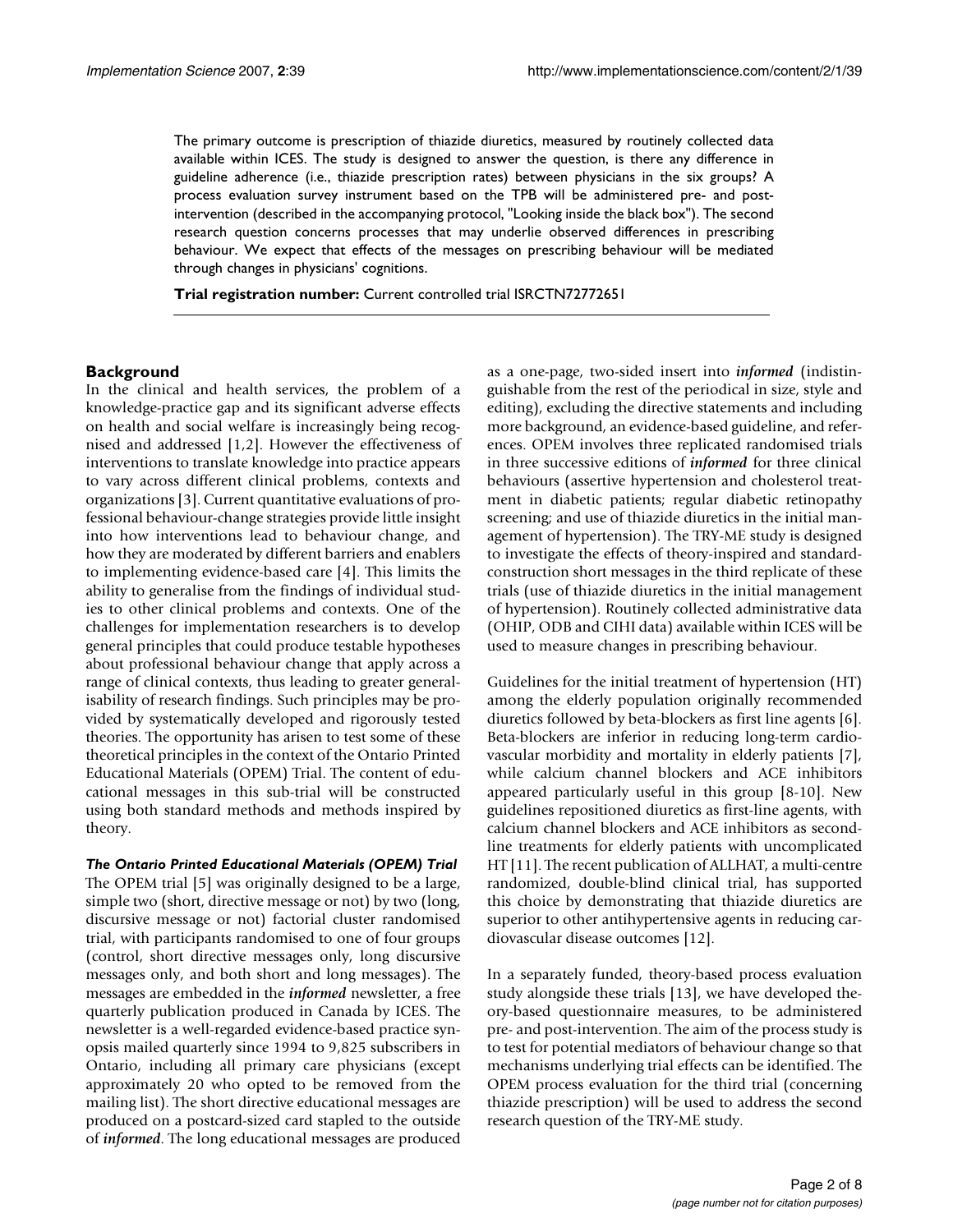The dissemination of printed educational materials (for example, mailing summaries of research findings to health care professionals) is a knowledge translation strategy commonly used in healthcare. There have been few evaluations of the effectiveness of this strategy [14,15], and little examination of the effect of message content on message effectiveness. Perhaps this arises from a lack of principles, categories, or dimensions by which to describe messages (see above). The proposed research offers one way of constructing and describing messages about evidence-based practice that is both testable and replicable.

#### *Theory-inspired messages*

There are at least two plausible strategies for selecting a theoretical basis for this study. One is to choose from the well-researched principles relating to the effects of persuasive messages on attitude change, developed at Yale University in the 1950s [16]. Another is to select from theories that purport to predict actual behaviour.

Theories of persuasion propose that certain specified features of communication will be more persuasive (i.e., will more likely change attitudes) [17]. For example, one feature is credibility of the message source. When an audience perceives that the originator of the message is more credible (e.g., in this context, a scientist rather than a football player), the message will be more effective. The design of the OPEM trial already includes this principle, as the credibility of the *informed* newsletter is high (see above). Furthermore, the ICES and *informed* logos appear on the cards that present the short message, thus presumably enhancing credibility.

A further principle of persuasion theory, articulated in the Elaboration Likelihood model of persuasion [18-20], is the distinction between 'central' and 'peripheral' routes to persuasion. Individuals are more likely to be persuaded by an argument if they are able (i.e., motivated, have the skills and opportunity) to use the central route. This involves processing information deeply (e.g., by considering the arguments and carefully weighing up the positive and negative components). It is thus effective to present detailed information about the issue in question and include both sides of an argument. Individuals may still be persuaded if they are unable to engage in deep processing, but they will be influenced by factors that have nothing to do with the actual message content. In this peripheral route to persuasion, influence may occur through superficial cues such as the authority or attractiveness of the message source, or the amount of repetition of the message, a principle that drives strategies in the advertising industry. According to the Elaboration Likelihood model, the persuasive effect of a message that is processed through the peripheral route is weaker and more temporary than through the central route. On the reasonable

assumption that primary care physicians are both capable and motivated to practice evidence-based care, the long message in the OPEM trial addresses this principle by presenting an elaborate message that can be processed using the central route. However, deep processing of information takes time and is a further demand on physicians, whose work is usually time-pressured and demanding. Hence the 'short message' arm of the OPEM trial attempts to provide relevant information formatted attractively with as little demand as possible on time and information processing resources. One highly generalisable aspect of the OPEM trial will relate to the three replications of the question of long versus short messages.

In summary, some aspects of persuasion theory are already represented in the OPEM trial. The theory-based process evaluation study, being conducted alongside the trial, includes a test of the predictions from this theory; namely, that exposure to the educational messages will change attitudes. Within this framework, the idea that altered attitudes will result in altered clinical actions is merely an assumption, albeit a plausible one, as persuasion theory is silent with respect to the effect of attitudes on behaviour.

A number of theories propose a measurable link between attitudes and behaviour. This link has been empirically tested and appears to be robust. The TPB (Figure 1) is one such theory [21]. According to the TPB, the immediate precursor of behaviour is intention. To predict whether a person intends to do something, we need to know the person's attitude (i.e., whether the person is in favour of doing it). In addition, prediction will be improved by measuring two more variables: how much the person feels social pressure to do it ('subjective norm') and whether the person feels in control of the action in question ('perceived behavioural control'). Changing these three 'predictors' will increase the chance that the person will intend to do a desired action, and thus increase the chance of the person actually doing it. In a clinical consultation, the clinician's treatment decisions and actions are examples of intentional behaviour.

The TPB has been extensively tested in clinical settings, and includes guidance about how best to operationalise the constructs [22-24]. For example, the behaviour must be specified carefully in terms of the action itself (e.g., prescribing), its target (e.g., thiazide diuretics), the context (e.g., patients with hypertension) and the time (e.g., soon after diagnosis; in the near future). This is known as the TACT principle. The TRY-ME study will utilise the TPB because (a) it is well-tested in the clinical domain; and (b) specifications about operationalising the key variables are well developed [25-27].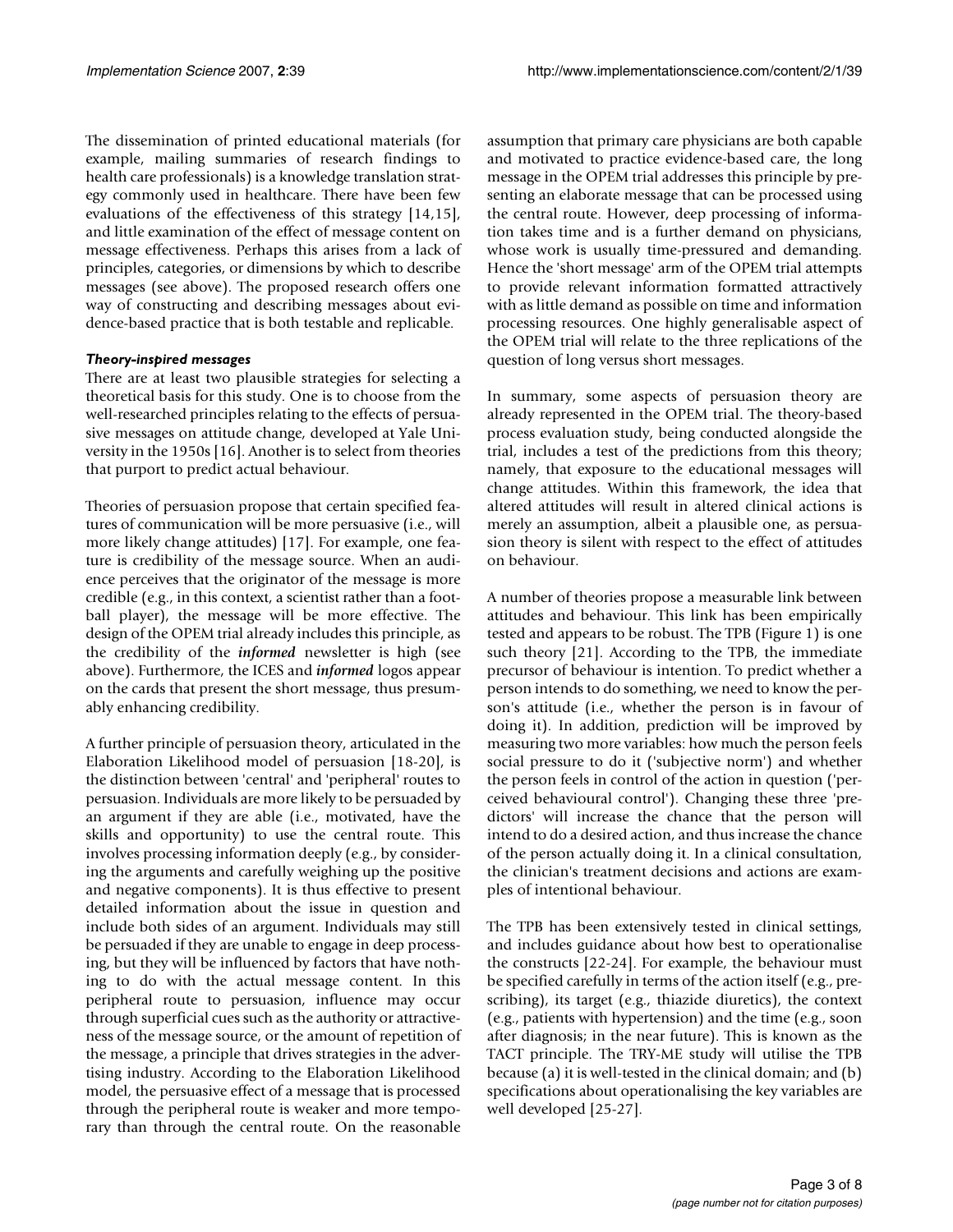

The primary research question is whether a message inspired by the TPB will be more effective in changing clinical behaviour towards more evidence-based practice than a message based on 'standard' methods that are less informed by an explicit theoretical model. In addition (and as an indicator of underlying processes), we hypothesize that the variables in the theory that are represented in the theory-inspired message will be measurably improved among physicians who are exposed to theoryinspired message (compared with the standard message group and the control group), whereas the variables in the theory that are not represented in the theory-inspired message will not show such improvement.

For the TRY-ME study, the group randomised to receive the short directive message attached to the outside of the *informed* newsletter (the 'outsert') will be sub-randomised to receive either a standard message or a message informed by the TPB. The trial design will thus be expanded to a two (long message – 'insert' – or no insert) by three (theory-based outsert; standard outsert; or no outsert) design (see Table 1). The messages will relate to prescription of thiazide diuretics as first line drug treatment for hypertension (described in the accompanying protocol, 'The Ontario Printed Educational Materials trial') [5]. The short messages will be developed independently by two research teams, and the validity of the distinction between theory-inspired and standard messages will be established empirically.

The primary outcome is prescription of thiazide diuretics, measured by routinely collected data available within

|  |  | Table 1: Design of replicate three of the OPEM Trial (the TRY-ME study) |  |
|--|--|-------------------------------------------------------------------------|--|
|  |  |                                                                         |  |

| <b>OPEM REPLICATE 3:</b><br><b>Prescribing diuretics for first-</b><br>line treatment of<br>hypertension |                                                 | <b>LONG INSERT</b>                                                | <b>NO INSERT</b>                                         |
|----------------------------------------------------------------------------------------------------------|-------------------------------------------------|-------------------------------------------------------------------|----------------------------------------------------------|
| <b>SHORT OUTSERT</b>                                                                                     | Theory-based outsert<br><b>Standard outsert</b> | I. Insert & theory- based outsert<br>3. Insert & standard outsert | 2. Theory-based outsert only<br>4. Standard outsert only |
| <b>NO OUTSERT</b>                                                                                        |                                                 | 5. Insert Only                                                    | 6. No printed educational message                        |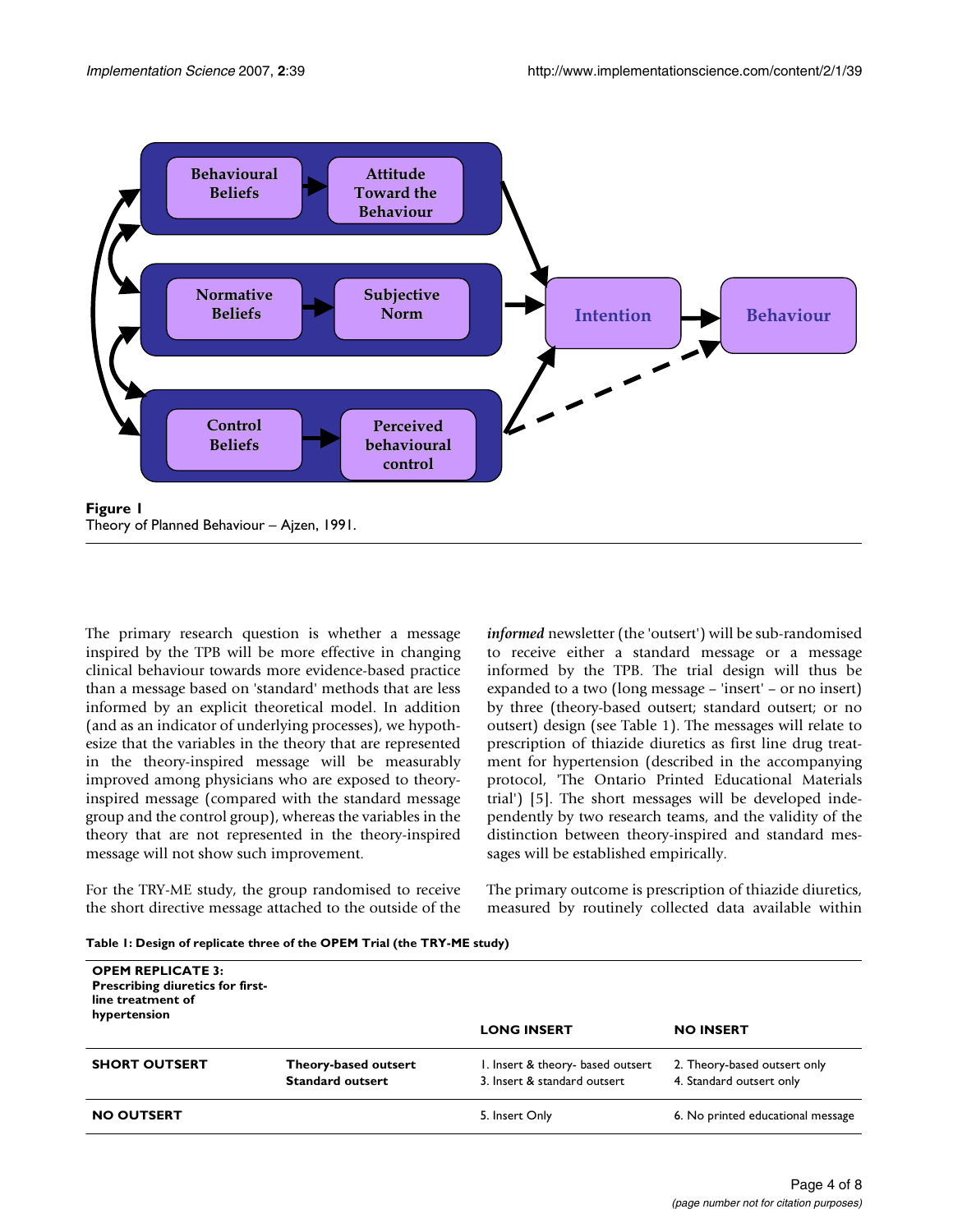ICES. The study is designed to answer the question, is there any difference in guideline adherence (i.e., thiazide prescription rates) between physicians in these 6 groups?

#### *Aims and objectives*

The aim of this study is to test the effectiveness of a theoryinspired short message compared with a 'standard' short message (without an explicit theoretical basis) and a long, discursive message in changing prescribing behaviour. The objectives are:

1. To develop two brief educational messages recommending the use of thiazide diuretics for the first line drug treatment of hypertension: one inspired by theory and one 'standard' (Phase I).

2. To test the effect of type of message (the two short messages and the long message) on frequency of prescription of thiazide diuretics using the two by three design described above. (Phase II). Prescribing behaviour will be measured two months before and six months after the intervention.

3. To use the theory-based process evaluation study to test the effects of these three messages in terms of the variables represented in the TPB (Phase III).

4. To test an explanatory proposition: that intervention effects will be mediated by changes in attitudes, subjective norms and intentions (Phase IV).

#### **Methods**

#### *Ethics approval*

The TRY-ME project has received ethics approval from the Research Ethics Board, Sunnybrook Campus, University of Toronto (Project identification number 135-2004).

#### *Study participants and setting*

Participants are the primary care physicians in Ontario who receive the *informed* newsletter (and are thus participants in the third replicate of the OPEM trial) [5]. Data from this sample will be used to test the first hypothesis (specified in study objective two).

The subsample of these participants who will receive the TPB questionnaire will form the sample for the process study (relating to study objectives three and four). The questionnaire will be sent to 504 physicians randomly selected from the trial sample by the ICES-based investigators. The survey will be mailed to this subsample two months before and six months after the dissemination of the index edition of *informed***.**

#### *Development of intervention materials*

Two research teams will independently develop the wording of the two short messages. One team will consist of psychologists with experience in implementation research and clinical researchers experienced in the use of psychological theories (who will develop the theory-inspired message); the other team will consist of clinical researchers experienced implementation research and in the development of short educational messages directed to clinicians (who will develop the standard message). Each message will be designed to include the following:

- Banner
- Up to four bullet points
- Up to 85 words
- Key clinical messages with footnotes on back of card
- Cite the ALLHAT trial as the evidence base for the recommended behaviour

Following agreement on message wording, a graphic design consultant will format the messages using similar styles, font sizes and colours.

#### *Testing the validity of the intended distinction between theory-inspired and standard messages*

The Aberdeen Health Psychology group, approximately 15 doctoral fellows, post-doctoral fellows and academics at the University of Aberdeen, who are not familiar with the OPEM study or with the way the two messages have been constructed, will be given the two messages and asked to make the following judgements with respect to each:

- What is the target behaviour?
- How clearly does the message specify the behaviour?

• Which theoretical constructs are reflected in this message?

Response formats will include confidence or extent ratings to produce continuous scales for appropriate analysis of the data. Order of presentation of the two messages will be counter-balanced, so that half the group will be presented with the theory-inspired message first.

Paired sample t-tests will be used to test differences between judgements. Validity check materials are presented in Additional file 1. The results will provide evidence regarding whether the 'theory-inspired' message has a greater amount of theoretical content (including the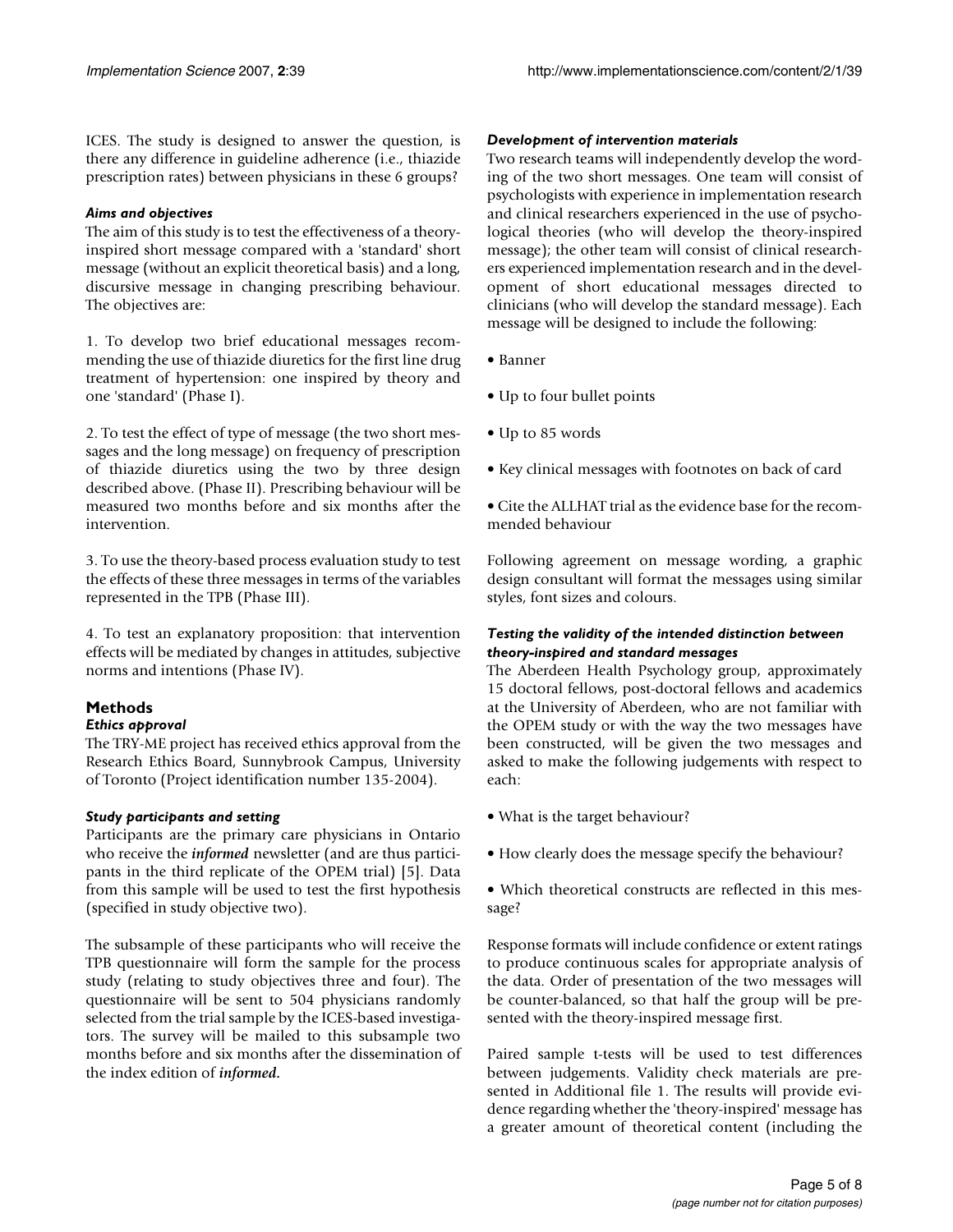clarity of specification of the target behaviour) than the standard message.

#### *Development of survey instruments*

These have been developed in accordance with the OPEM theory-based process evaluation study protocol [13]. Based on the TPB (Figure 1), a questionnaire will be developed to assess attitudes to prescription of thiazide diuretics as first line drug treatment of hypertension; perceived social pressure ('subjective norms') with respect to prescription of thiazide diuretics as first line drug treatment of hypertension; perceived control over this behaviour; and intention to prescribe thiazide diuretics as first line drug treatment of hypertension.

#### *Outcome and process variables*

#### *Primary outcome*

Routinely collected data available within ICES will be used to measure changes in prescription of thiazide diuretics as the first line drug treatment for people with newly diagnosed hypertension. This will enable us to test for group differences by comparing the thiazide prescription rates of the groups exposed to the theory-inspired short message, the standard short message and the long message.

#### *Process measures*

The process evaluation survey instrument based on the TPB, to be administered pre- and post-intervention, will include measures of attitude, subjective norm, perceived behavioural control and intention.

#### *Sample size considerations*

#### *Primary outcome*

Because the *informed* newsletter is mailed to over 9,000 primary care physicians, the sample size is adequate to both accommodate a second version of the short message and provide adequate numbers to recruit the required subsample for the process evaluation. Please see the OPEM trial protocol for additional details [5].

#### *Process measures*

Assuming a 50% response rate for each survey (pre- and post-intervention), we will mail the survey to 252 physicians in each of the six groups to achieve the sample size needed to have 80% power of detecting an effect size of 0.5 standard deviations using a significance level of 5%. Please see the OPEM process evaluation protocol for additional details [13].

#### *Planned analyses*

First, we will compare groups using methods appropriate for comparing independent samples (t-tests to compare two groups; analysis of covariance to compare groups adjusting for differences in baseline performance) to

determine whether there have been changes in the prescription of thiazide diuretics across the study groups as hypothesised.

Second, in line with the protocol for the theory-based process evaluation study related to OPEM, we will test internal reliability of the questionnaire measures using Cronbach's alpha. If internal consistency is <0.7, we will explore whether we can improve this by omitting any individual item. We will then use a two-way Analysis of Covariance to test for group differences in scores for attitudes, subjective norms and intentions.

To test the mediation hypothesis, we will use a series of regression analyses (in the manner described by Baron and Kenny [28]) to explore the relationships between predictor variables (attitude and subjective norm), mediator (intention) and the dependent variable (recorded behaviour). If the dependent variable is markedly skewed, we will use generalized linear modelling regression to allow for this.

#### **Discussion**

The benefits of theory-based interventions have been argued elsewhere [29]. Briefly, results of intervention studies that have a strong theoretical basis are potentially more generalisable than their atheoretical counterparts – or at least the limits of generalisability can be more easily specified. As theories identify process variables (in this case, the constructs that are proposed to mediate behaviour change), and how to operationalise them, the processes underlying change can be made explicit and investigated appropriately. This approach is thus likely to result in a cumulative science of implementation of evidence-based health care. In addition, the TRY-ME study enables us to distinguish between the content of an intervention and its mode of delivery. The same information (content) can be delivered using a variety of modes (e.g., educational group sessions; opinion leaders; printed materials), so holding the mode of delivery constant, as we have done in this study, enables us to investigate the question of content without contamination from the potential effects of different modes of delivery. Hence, this study will add to the body of knowledge that distinguishes between content and delivery mode.

Furthermore, an educational message is essentially a complex intervention. Theorizing of the intervention content also allows us to distinguish between intervention components (e.g., aspects of a message that focus on attitudes versus aspects that focus on subjective norms). By evaluating the effect of the intervention on each process variable, we can potentially identify which components are the active ingredients of the intervention. This work can thus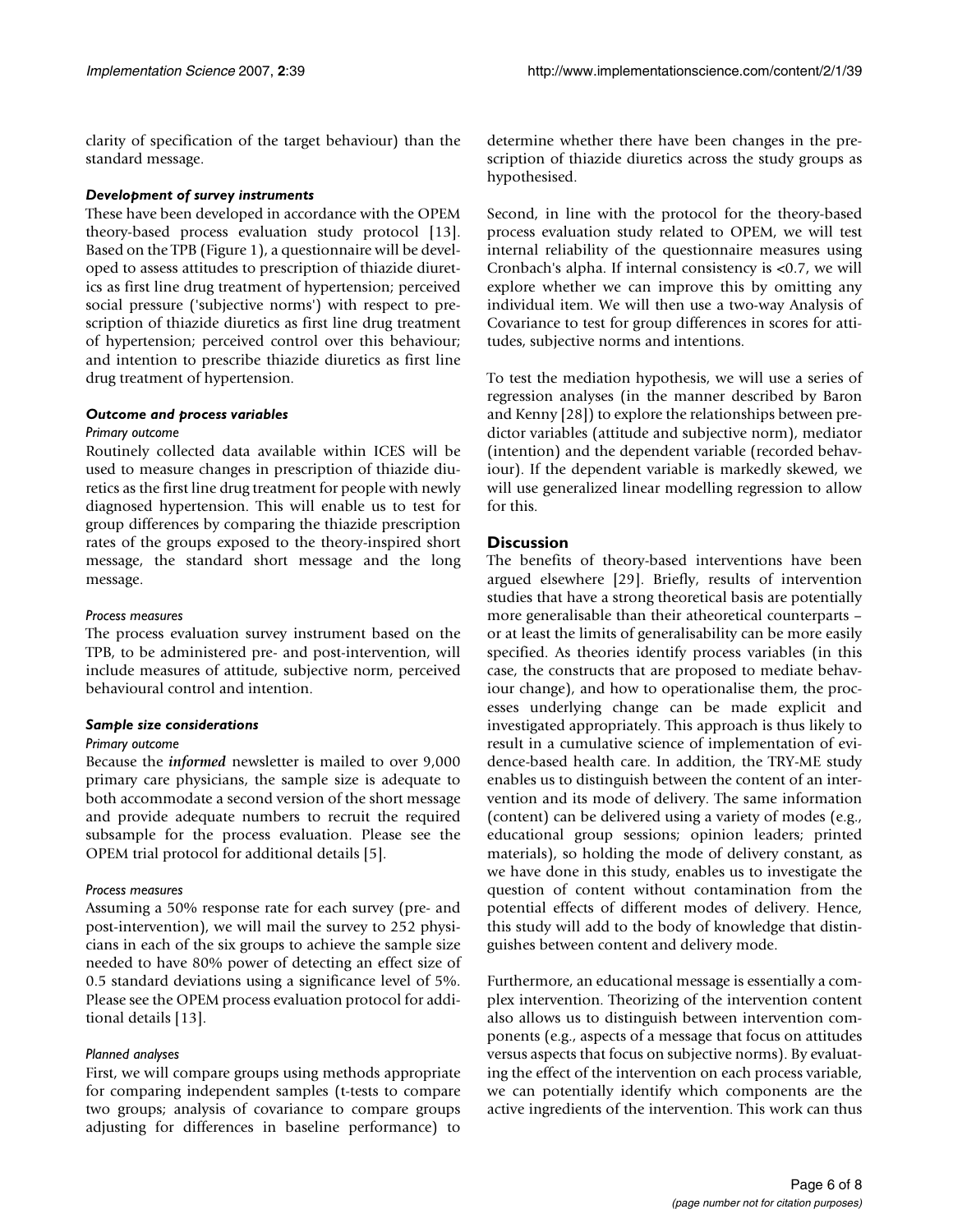lead to further studies that make explicit predictions about the effects of intervention components.

There are, however, limitations to this study that are dictated by pragmatic issues. For example, in experimental cognitive psychology, two sets of stimuli presented in a study like this would be exactly matched for word length and word frequency (i.e., how often each word is encountered in the daily use of a language, a proxy measure of word familiarity). Although the TRY-ME materials will be devised using a common set of criteria (see above), we will be subject to permissions and opinions of the editors of *informed* and this may limit our capacity to render the two versions of the insert comparable in this strict sense.

Furthermore, as argued above, the 'standard' method of developing the short message is not entirely devoid of theory; the underlying theory is merely less explicit for the standard message than for the theory-based message. The validation procedure for distinguishing between theorybased and standard messages will provide quantification of this possibility and is potentially a useful methodological component of this work.

In conclusion, the TRY-ME study will use theories and methods from psychology to devise a brief educational message in an attempt to change the behaviour of family physicians. We predict that the three kinds of messages (long; short and devised using standard methods; short and theory-based) will have different effects on behaviour change.

#### **List of abbreviations**

CIHI – Canadian Institute for Health Information

- ICES Institute for Clinical Evaluative Sciences
- ODB Ontario Drug Benefit Program
- OHIP Ontario Health Insurance Plan
- OPEM Ontario Printed Educational Material
- PEM Printed Educational Material
- TACT Target, Action, Context, Time
- TPB Theory of Planned Behaviour

#### **Competing interests**

The author(s) declare that they have no competing interests.

#### **Authors' contributions**

JF contributed to the development of the theory-based message, designed the validation test for the theory-based versus non-theory-based messages, was a Co-I for the process evaluation study, and drafted the manuscript. JG contributed to the development of the theory-based message, was PI on the process evaluation study and a Co-I on the OPEM trial; MZ conceived the study, contributed to the development of the non-theory-based message, was PI for the OPEM trial and Co-I for the process evaluation study; ME contributed to the development of the theorybased message and was a Co-I on the process evaluation study; SS contributed to the development of the non-theory-based message; GG and MJ contributed to the development of the theory-based message and were Co-Is for the process evaluation study; KOR led on the analysis plan and sample size calculations; JP and JT contributed to the study design, analysis plans and draft manuscript. All authors commented on the design of the TRY-ME sub-trial and on drafts of the manuscript, and all approved the final version.

### **Additional material**

#### **Additional File 1**

*Validity check materials for TRY-ME (within the OPEM trial). The materials to be distributed to members of the Aberdeen Health Psychology Group to test whether the 'theory-inspired' message is judged to have a greater amount of theoretical content than the standard message.* Click here for file

[http://www.biomedcentral.com/content/supplementary/1748- 5908-2-39-S1.doc]

#### **Acknowledgements**

The OPEM trial and OPEM process evaluation are funded by the Canadian Institute of Health Research (CIHR). The OPEM process evaluation study was developed as part of the CIHR funded interdisciplinary capacity enhancement team KT-ICEBeRG. Jeremy Grimshaw and Gaston Godin hold Canada Research Chairs. Jill Francis funded by the Chief Scientist Office of the Scottish Government Health Directorate.

#### **References**

- 1. Bero L, Grilli R, Grimshaw JM, Harvey E, Oxman AD, Thomson MA: **Closing the gap between research and practice: an overview of systematic reviews of interventions to promote implementation of research findings by health care professionals.** *BMJ* 1998, **317:**465-468.
- 2. NHS Centre for Reviews and Dissemination: **Getting evidence into practice.** *Effective Health Care* 1999, **5:**1-16.
- 3. Grol R: **Successes and failures in the implementation of evidence-based guidelines for clinical practice.** *Med Care* 2003, **39:**46-54.
- 4. Foy R, MacLennan G, Grimshaw JM, Penney G, Campbell M, Grol R: **Attributes of clinical recommendations that influence change in practice following audit and feedback.** *J Clin Epidemiol* 2002, **55:**717-22.
- 5. Zwarenstein M, Austin P, Davis D, Evans MF, Grimshaw J, Lingard L, Kelsall D, Hux JE, Lapucis A, Paterson M, Slaughter P, Tu K: **The Ontario printed educational message (OPEM) trial to nar-**